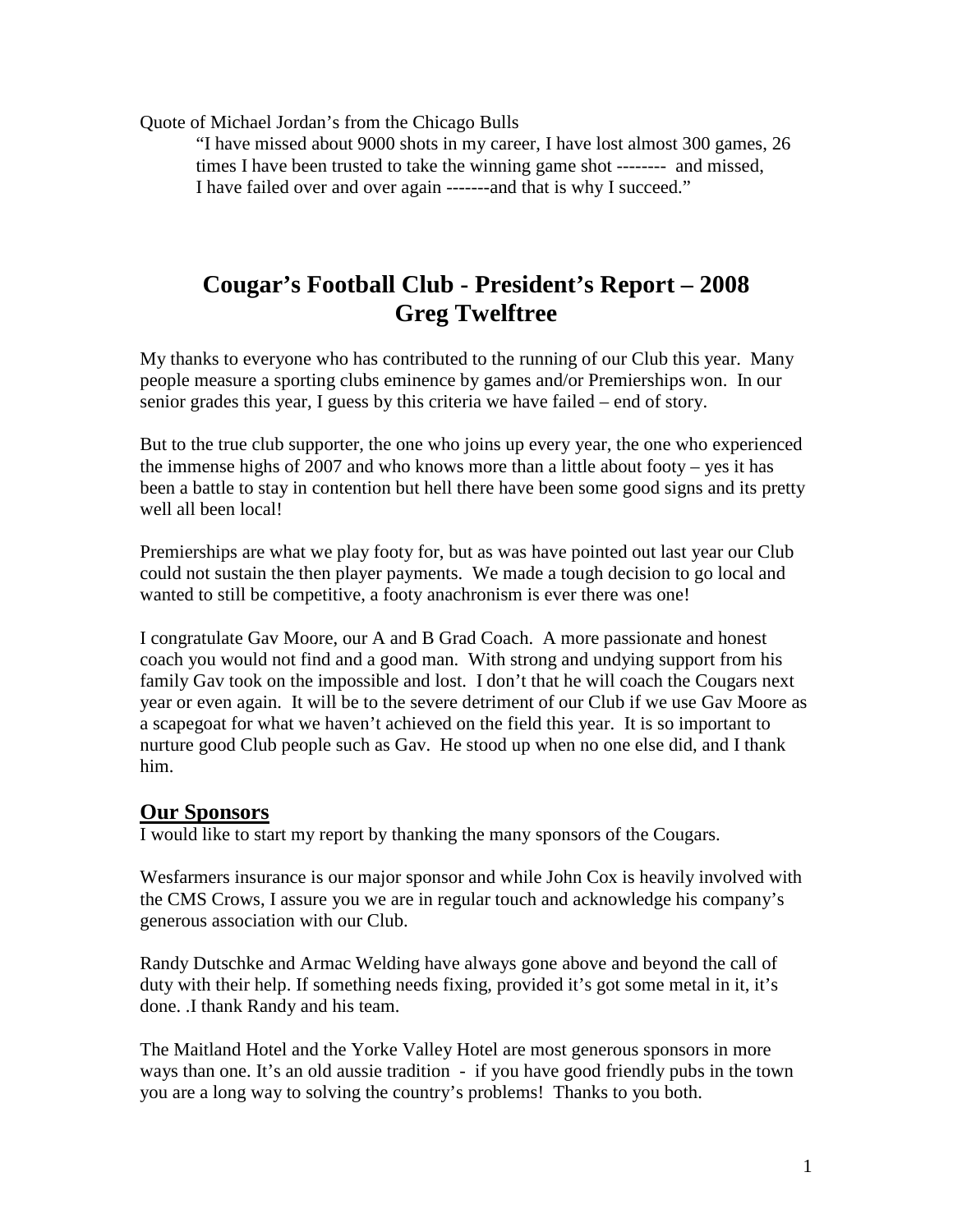Neil Dutschke is another local business who has embraced the Cougars and given so much to us. .Neil, your many hours of work at the Bob Honner bar and BBQ room and more, has not gone unnoticed – it has been and will continue to be much appreciated by all who is them.

While on the oval bar, the most amazing bar top has been donated by the indefatigable Conrad Alwin. Todd and I had the pleasure of transporting it from Arthurton to the Maitland Oval. Thanks Conrad.

Finally completing the BBQ room was a major achievement. I thank Nick Hoskin who coordinated a lot of the work and to Neil Dutschke, Hank, Tony Clarke, Dick James, Mal Wuttke and other helpers - I say thanks.

We are most fortunate to have a bevy of Premier and Gold Sponsors - Wardle and Co – with Clarkey ever vigilant with the first cross lambs; Elders - call and see Dom; IGA a great place to shop; Andrew B Thiele; Australian Grain Export; Landmark-Arthurton, Adrian Brokenshire and Peninsula Toyota - Thanks Guys.

Please pass your peepers around the oval and Cave signs as these business' all support our Club.

#### **A smooth ride**

For the first time since I have been involved on Committee, we have had pretty smooth sailing the whole way through. When I sat down to write this, I asked myself why? The reason is simple – new, passionate, youthful, and keen Club people were elected on our Committee. The health and well being of a football club is always heavily reliant, not only on good players but also on its ability to entice such people into leadership roles. It has been an absolute joy to come to our meetings and watch and hear input from our new members. And of course, the more people involved the less work for all.

But is it work when we are all singing from the same hymn book?

I have decided not to take up a position on the General Committee next year. As outgoing President I am entitled to be on the Committee – a rule in our Constitution which I think is ridiculous and should be deleted but not tonight.

I encourage all here to support Andrew Thomson who has nominated for the position of President, not only is it the natural progression but I believe Thomo is a great leader.

### **My Committee**

To my Committee, I say thanks for a year full of positive thoughts  $\&$  support even though the enthusiasm didn't flow quickly onto the field.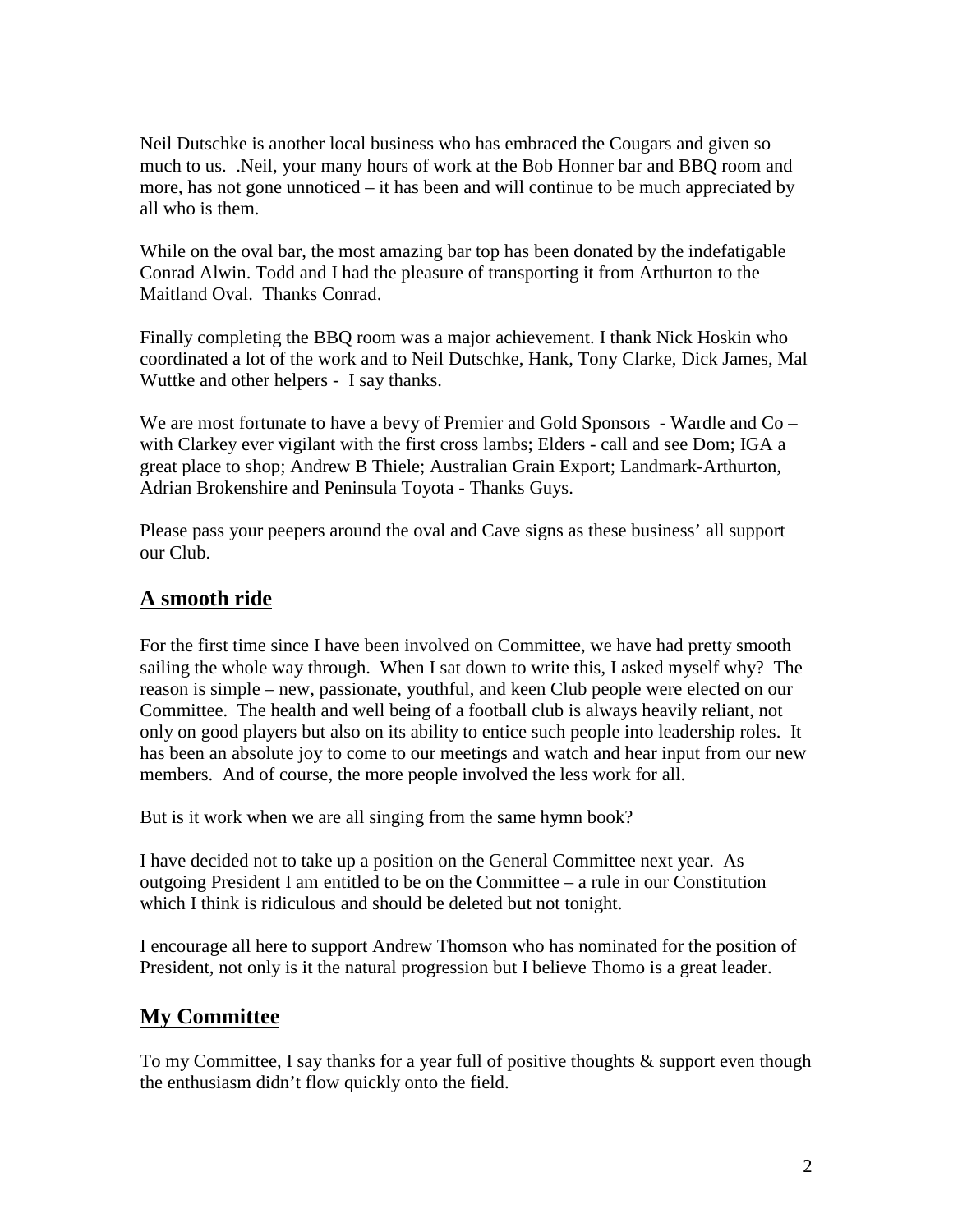Amanda Elefsen , my Secretary after a reluctant start - did extremely. Liasing with Michael Wyndam at home games worked like clockwork. I thank them both very much. Amanda, Gary and Chris Honner have also run the Bob Honner Bar.

Brenton Correll has taken on the role of Treasurer. A more efficient one you would not find.

Andrew Thomson has once again looked after the Junior Committee side, He is always great support.

Giles Honner has run the merchandise and his discerning input at meetings is refreshing.

David Clasohm is also new on the board and has looked after sponsorship and of course the new website is coming. Go to **www.getsometechhelp.com.au**

Adrian Brokenshire and Nick Hoskin have been in charge of the Cave and oval management respectively. They are long term members providing valuable help.

Linda Dutschke is a beautiful person who has successfully run the Oval Canteen. I thank her sincerely for her commitment and am very happy to say she has volunteered to run the Canteen next year.

Rob Penny in his first year has taken on plenty, including membership and running the BBQ room at home games.

The two youngest members Todd Twelftree and Shaun Hasting have been most welcome. Todd has also enjoyed running the social activities with Jake Rademacher  $\&$ coaching the under 10s.

Thanks guys

### **The Value of Generation X and Y**

After discussion at Committee level, it was decided to ask players in A and B leadership group to meet with myself and Justin McCormack to talk about players and even Coaches for next year. It was a great first meeting and I encourage our 2009 Committee to adopt a similar approach – as that famous quote goes " ignore youth at your peril".

We at the Cougars have always left recruiting and outside player discussion to a selected few who have never bothered to seek counsel from leading players. I think tt has been a mistake. The imput provided by Damien Adams who is our League's Number 1 Ruckman again, Shaun Hasting, Todd Twelftree, Luke Butler and Cameron Webster was most gratifying. Juddy of course provided footy wisdom which is always priceless.

Our General Committee have taken the unprecedented step of interviewing an A Grade Coach for Season 2009. While it is not our task or duty to make an appointment, we will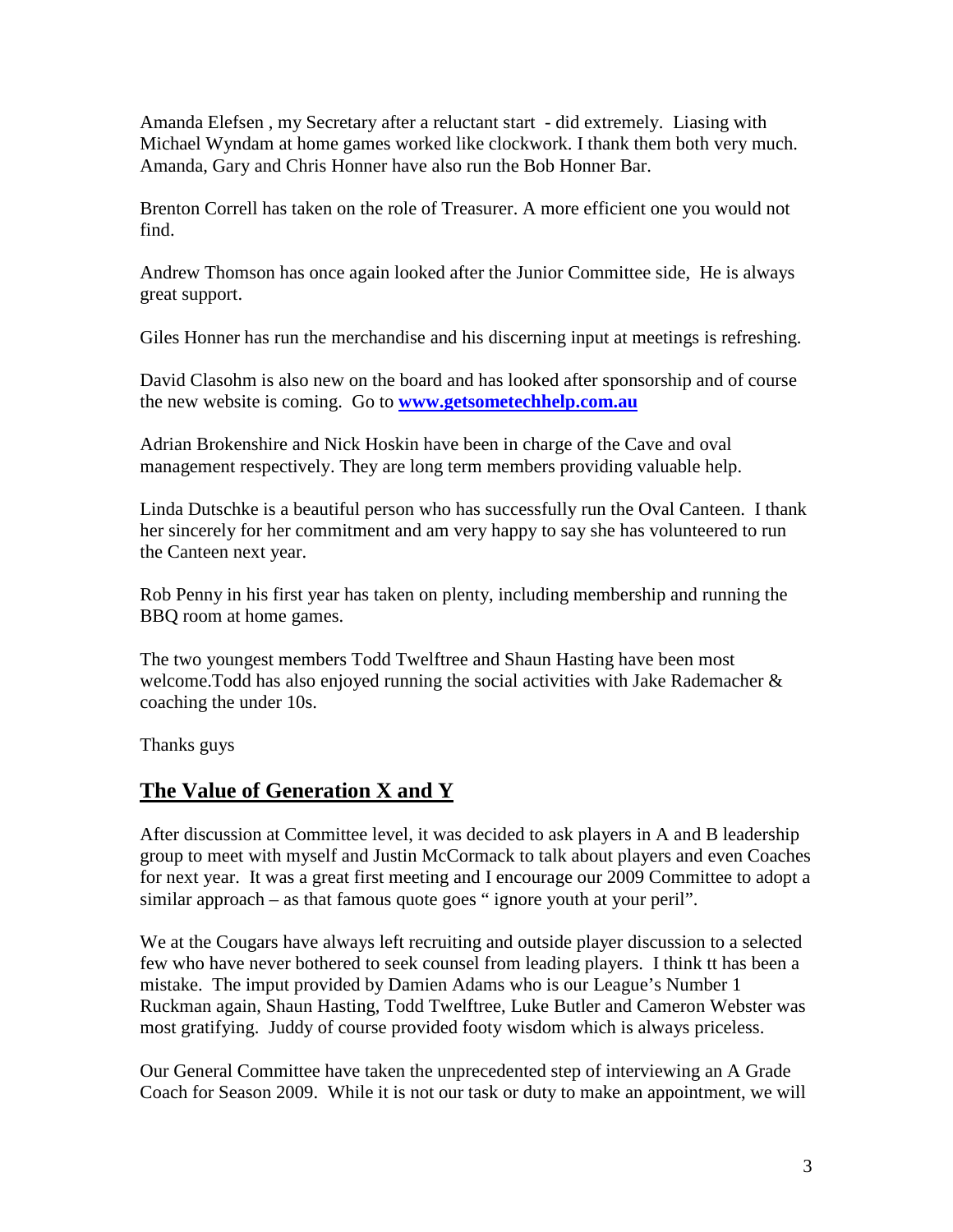strongly recommend him to the new Committee. This applicant's CV reads very well – he interviewed well and has specific plans for the Cougars in 2009.

I congratulate all trophy winners. The A Grade Leadership group was a new idea which has proven most successful in bringing the team together.. While I believe Camo's year was down on his excellent one in 2007, Ranga, Curly and Todd went 1, 2, 3 in Club voting. Their most generous enthusiasm on and off the field, has been enormous. Youthful exuberance is marvellous and so so addictive.

Ranga is amazing - his mix of consummate skill and humble nature touches the collective soul of all Yorke Peninsula footballers and supporters.

Our Juniors flew the flag in the finals and unfortunately struck two exceptional teams in Kadina and the CMS Crows. Congratulations Hammer (Barry Smith), Steve Marks and boys.

To Angus Longbottom, his support crew and Senior Colts well done on a hard season. Stick to it guys and we will get there.

Thanks to all the support staff, our trainers, water boys, runners, umpires, team managers, time keepers, BBQ Bar and kitchen staff etc. etc.

I also acknowledge the new players to our Club this year. Bill Gibson and James Sadler-Barker our two new policemen, Dom Meaney– Elders agronomist, Todd Nordhausen who with Katie Bowley makes a beautiful package and Ian Tomney from AWB who have been most generous in allowing us to crop their paddocks. To all others who have donned the Cougars guernsey this year – well done.

### **Off field help**

Tim Chappell's Scoreboard is a major feature at our oval from whichever of Watto's mounds you are parked. Once again thankyou Tim for your valuable contribution.

Thursday night teas are a major draw card and David Davies and his crew who certainly provide great food and entertainment we say thanks.

Cockle has also stepped up to the plate in his role as Club rep on "From The Sidelines" on Gulf FM. This show is the best media based entertainment we could ever hope for and I hope the signal becomes stronger. Cockle provides insightful information before every home game and we love it.

At about 3-30pm every Friday before a home game, there is a working bee at the oval.. Often the numbers are small but the quality is always high, Nick Hoskin gets the oval mowed and watered etc. Other regulars include PR and/or Snooker, Greeny, Conny and Hank. .Please be aware the oval and surrounds doesn't just get itself ready for home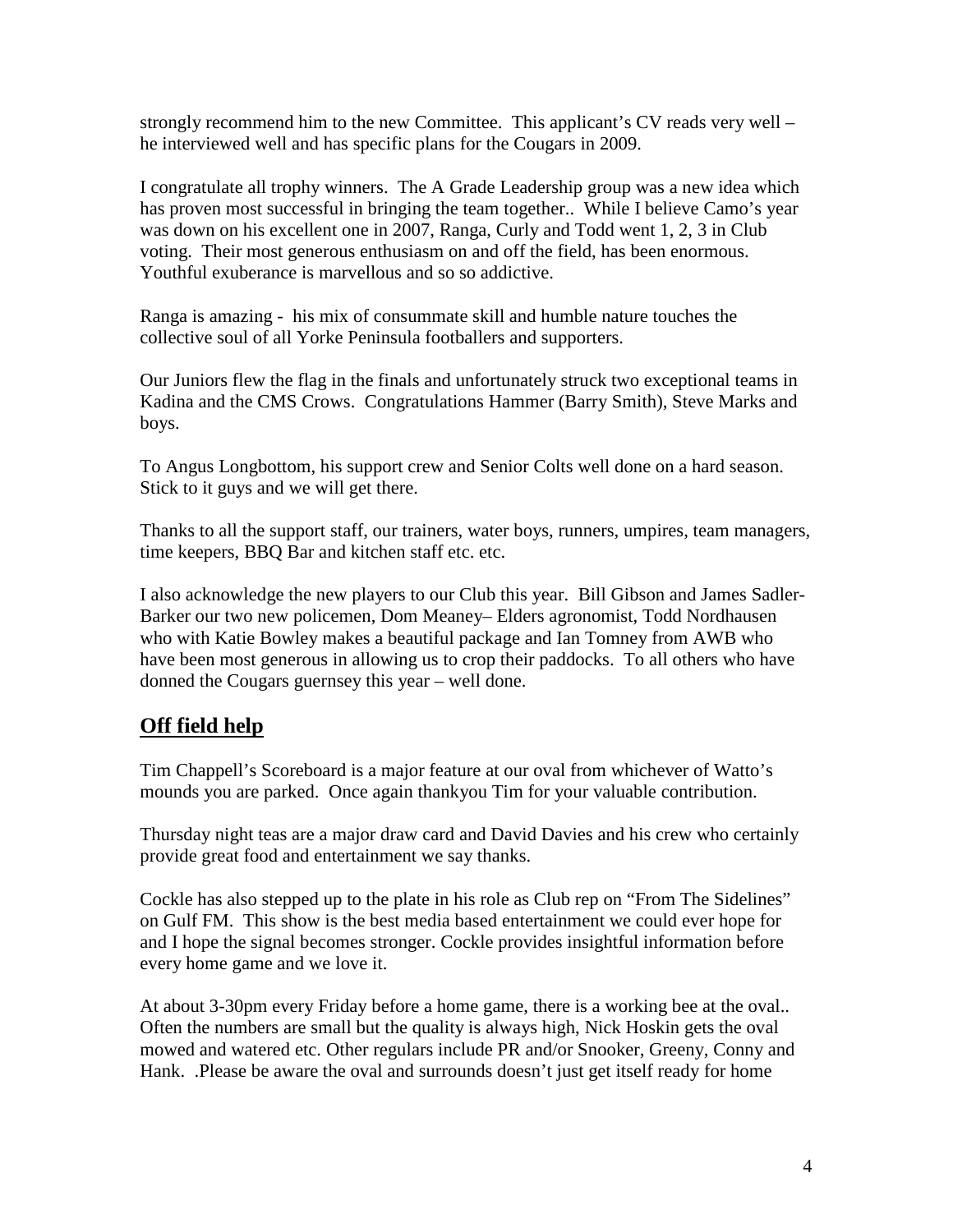games. It's always a fun couple of hours - please come along and join in – your help will be most appreciated.

I value Hugh Wearing's support as League Director, his honesty, wisdom and complete dedication is much appreciated.

Bar Managers do not just fall out of trees and we have been spoilt with  $1<sup>st</sup>$  class ones in the past. I thank Perry Oliver for stepping into the breach, organising, ordering and compiling rosters.

### **Home Base**

Under a club administration before me, a Committee was formed to look at the feasibility of relocating our Clubrooms to the Maitland Oval. This committee consisted of Simon Greenslade, Tub Daniel, PR (Daryl Brokenshire) and Rex Davey. We as the current administration deemed it salient to pursue the project, particularly in respect of all former committees and finally come a decision whether we move.

A letter was written by our Vice President Andrew Thomson and sent to members and supporters. The letter asked for "in priciple support" – yes or no. The response has been quite remarkable with 85% of respondents in favour of the move. There are been several not in favour - we appreciate their comments as well. We were keen to make a decision at this meeting but unfortunately it is all too hard at this stage.

The Committee of 2009 will keep you informed and no concrete poured until we have held a meeting for all club members to attend to be updated with information prior to making a decision.

For the first time a General Committee decided to offer renumeration to our Trainers. It has been a contentious issue over the years but I believe it has worked extremely well. Our Training Staff are great and Vanessa Secomb, a worthy recipient of the Cougar of the Year Award. We managed to look outside the square and select a non committee person.

I also congratulate Norm Edwards, our YPCT Club Person of the Year. He is just always there cooking up a treat.

### **Strategic Planning for 2009 and beyond**

CYFC General Committee is and should be in the future adopting carefully studied proposals to ensure the long term viability and success of our Club.

1. We are in the process of collating and filing a complete inventory of job descriptions in the Club. This has not been done before. It is the only way of giving members, players and supporters a direct insight into responsibilities and expectation involved in the running of our Club.